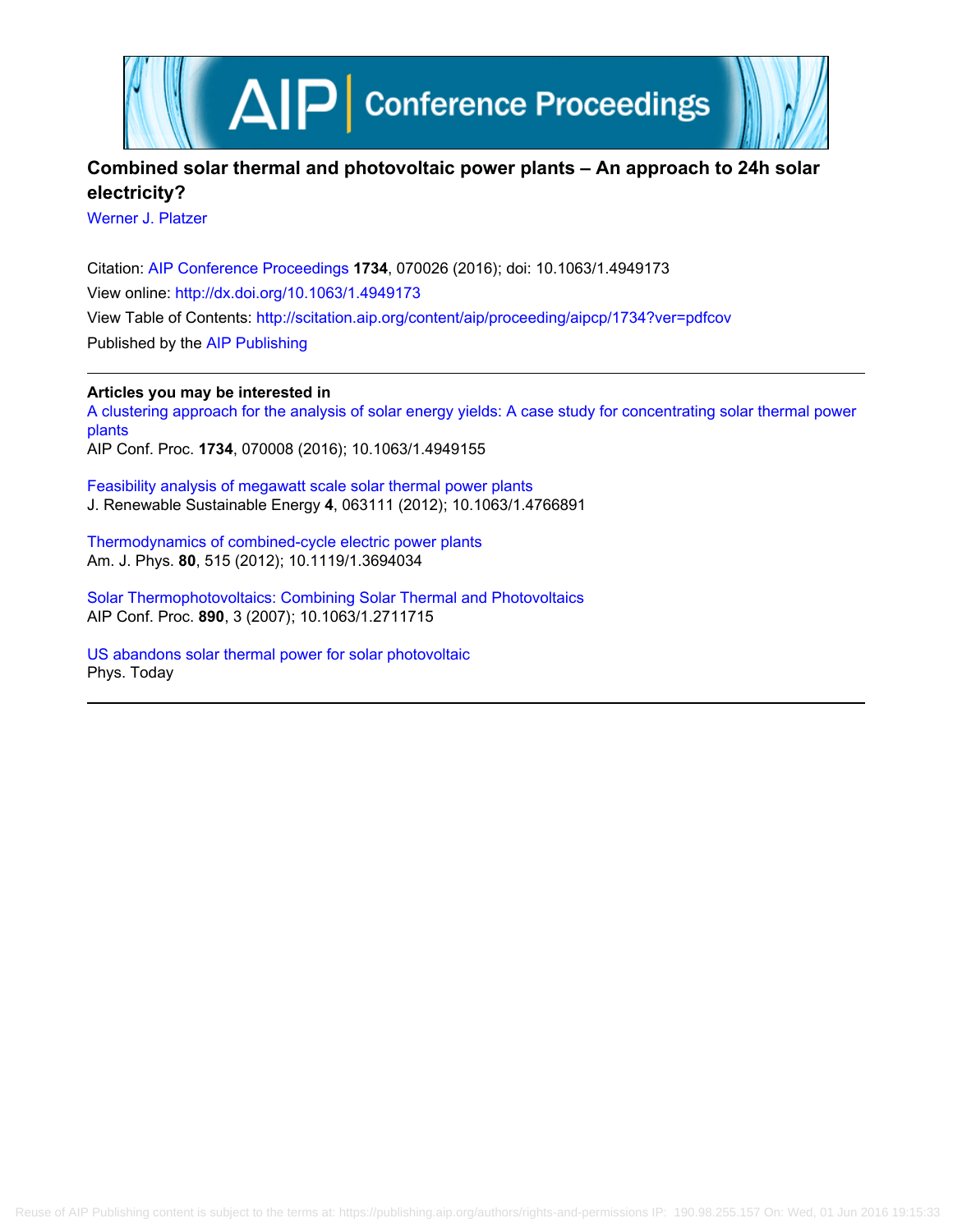# **Combined Solar Thermal and Photovoltaic Power Plants – an Approach to 24h Solar Electricity?**

### Werner J. Platzer

*Dr, Director of Division Solar Thermal and Optics. Fraunhofer Institute for Solar Energy Systems, Heidenhofstr. 2, D-79110 Freiburg, Germany, Tel. +49-761-4588 5982* 

Corresponding author: werner.platzer@ise.fraunhofer.de

**Abstract.** Solar thermal power plants have the advantage of being able to provide dispatchable renewable electricity even when the sun is not shining. Using thermal energy strorage (TES) they may increase the capacity factor (CF) considerably. However in order to increase the operating hours one has to increase both, thermal storage capacity and solar field size, because the additional solar field is needed to charge the storage. This increases investment cost, although levelised electricity cost (LEC) may decrease due to the higher generation. Photovoltaics as a fluctuating source on the other side has arrived at very low generation costs well below 10 ct/kWh even for Central Europe. Aiming at a capacity factor above 70% and at producing dispatchable power it is shown that by a suitable combination of CSP and PV we can arrive at lower costs than by increasing storage and solar field size in CSP plants alone. Although a complete baseload power plant with more than 90% full load hours may not be the most economic choice, power plants approaching a full 24h service in most days of the year seem to be possible at reasonably low tariffs.

#### **INTRODUCTION**

The combination of concentrated solar thermal power (CSP) with photovoltaics (PV) has gained some attentions recently. Developers indicate that this integration has advantages with respect to lower electricity tariffs. Already three projects of this kind are announce for Chile combining in one case a 130 MW CSP project with a 150 MW PV project by Solar Reserve, in the other two cases 110 MW CSP plus 100 MW PV by Abengoa [1]. As in such a case the plant allows the generation via PV during daytime and via CSP and storage during hours without sufficient sunshine, the operational characteristics are different, and modelling is not straight-forward with classical tools. A modelling approach with first results has been presented [2] and is now used to investigate the idea of 24h solar electricity generation.

#### **DESCRIPTION OF METHODOLOGY**

For an approximate calculation of annual performance a detailed dynamical simulation seems not to be necessary. Tools like Greenius operate with quasi-static steady state hourly energy calculations for the solar thermal field performance and the conversion of heat into electricity by steam turbines. Even a simulation program such as TRNSYS is based on quasi-static calculations, although shorter time steps often are used. For the calculation of the annual yield therefore we used hourly calculations based on steady state equations. Start-up procedures and similar dynamical operations are neglected. If one wants to investigate these detailed transient effects and control issues, optimizing the operation of a power plant in detail, one has to use dynamical simulation tools with short time steps and modelling of capacity effects. For the latter purpose Fraunhofer ISE has developed Colsim-CSP, a sophisticated dynamical simulation platform including a large number of component models. Many types of solar thermal power plants using different heat transfer media, storage and collector types, and thermo-dynamical cycles can be modelled in large detail,

> *SolarPACES 2015* AIP Conf. Proc. 1734, 070026-1–070026-9; doi: 10.1063/1.4949173 Published by AIP Publishing. 978-0-7354-1386-3/\$30.00

> > 070026-1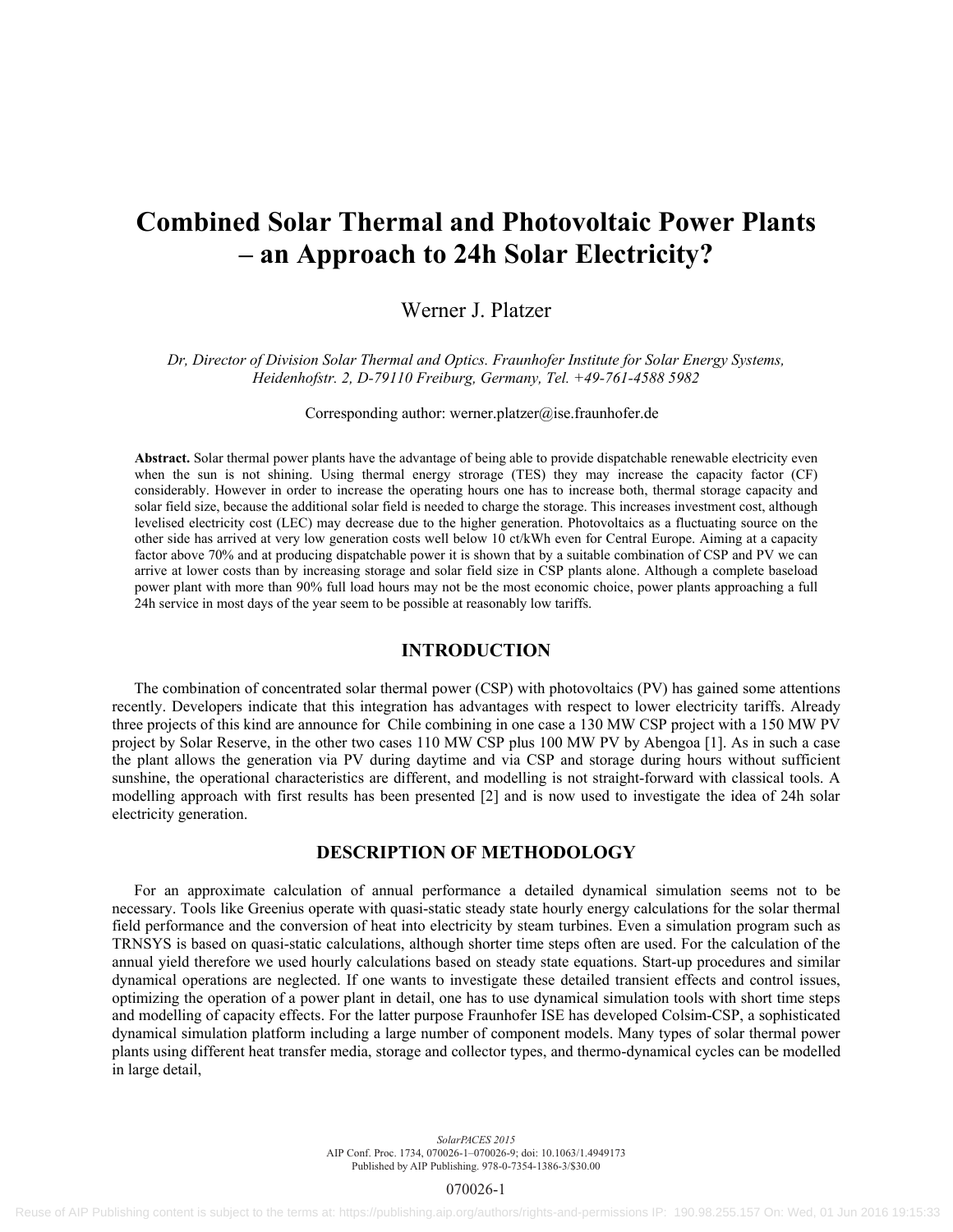The combination of PV and CSP however is conceptual work where high flexibility and quick computation of a yearly performance is required. Thus we implemented collector models for linear concentrating collectors and a two-tank storage model in an Excel tool, calculating 8760 hourly performance values per year. Also a simplified photovoltaic array model has been implemented both for tilted flat-plate photovoltaic modules (FPV) and for twoaxis tracked concentrator modules (CPV).

For calculation of the solar irradiation, direct and diffuse, on tilted aperture planes or on tracking collectors, the well-known isotropic sky model has been used. Albedo effects have been treated with constant reflectance of 20%. The basis for the global and diffuse horizontal irradiation and temperature data was the METEONORM software.

Collector models which can be used for parabolic trough (PTC) and linear Fresnel collectors (LFC) take into account incidence angle modifiers, end effects and mutual shading of collector rows in the case of PTC. These models have been described elsewhere [3] and are implemented in the Excel calculation sheet. In this study a generic Linear Fresnel Collector model based on a single tube collector with geometrical concentration C=54 and optical efficiency for normal incidence (sun in zenith) of 65% has been used [7]. Longitudinal and transversal incidence angle modifiers IAM are shown in FIGURE 1



**FIGURE 1:** Longitudinal and transversal incidence angle modifier for the generic Linear Fresnel Collector

The thermal losses of the collector are modelled using the following relation [5]:

$$
Q_{\text{loss}} = 0.15 \, T_{\text{abs}} + 7.5x10^{-9} \, T_{\text{abs}}^4 \tag{1}
$$

Here  $T_{\text{abs}}$  is the absorber temperature in  $\textdegree C$  and  $Q_{\text{loss}}$  the heat loss per m absorber length. A collector efficiency factor F'=0.95 [8] has been used to take into account the temperature difference between fluid and absorber surface. The collector has been modelled using molten salt as a heat transfer fluid with inlet temperature 295 °C and 565 °C. The thermal losses of the piping within the solar field are larger than in a typical thermo-oil plant. This is due to elevated temperatures on the one hand side, and due to night circulation preventing a freezing of salt in then pipes on the other side. It has been approximately considered by an additional heat loss of  $20.9 \text{ W/m}^2$  per aperture area.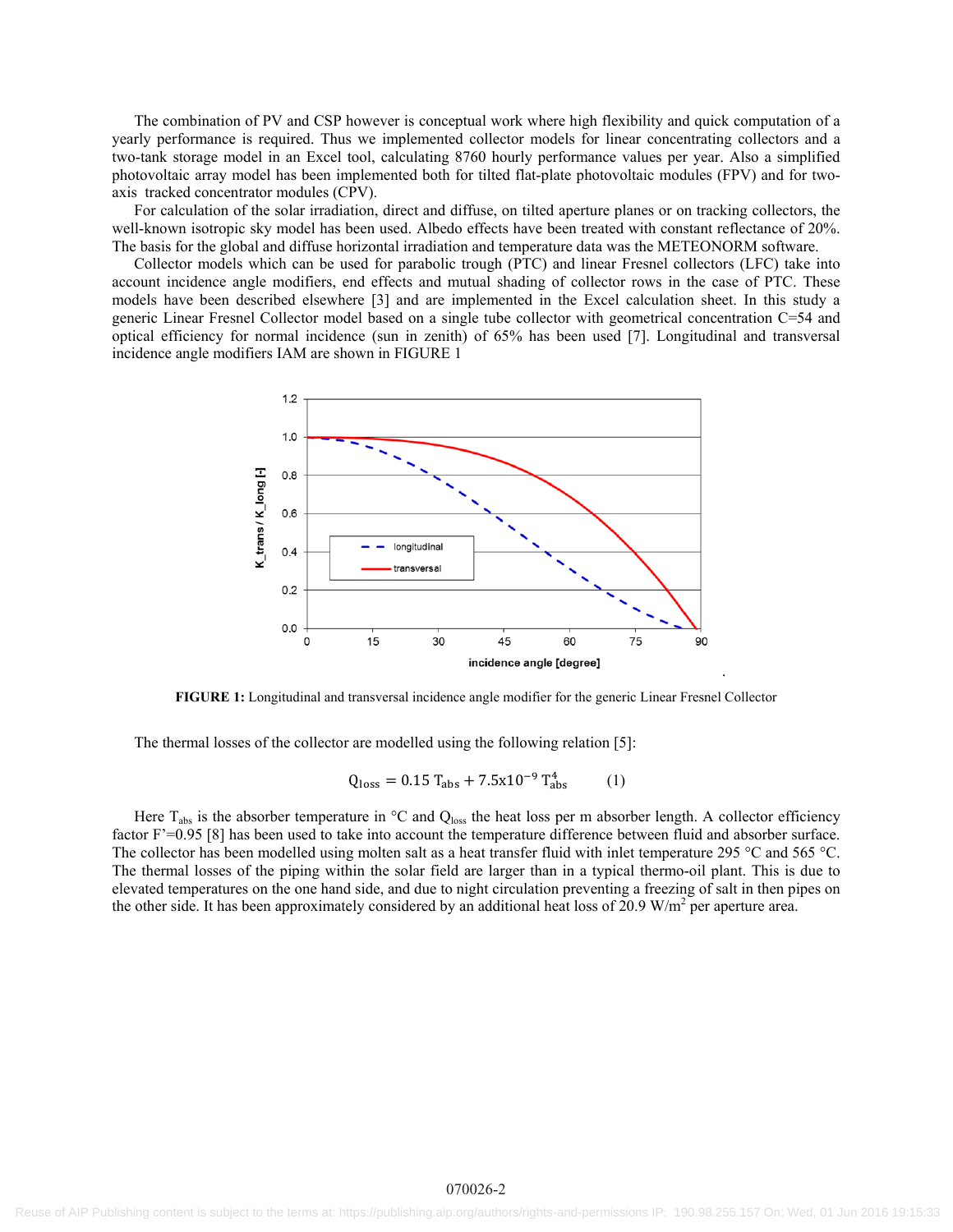

**FIGURE 2:** Factor for turbine efficiency at part load between 30% and 100% nominal load

The storage has been modelled very simply as a direct two-tank molten salt storage with a hot tank at 565 °C and a cold tank at 295 °C, just be changing the filling levels according to charging, de-charging and (small) temperature losses.

The power block was modelled by a simple efficiency factor model with a turbine having 38.5% efficiency heat to power at nominal operation. Part load operation starts at 30% nominal load. The reduction in efficiency is shown in FIGURE 2.

The flat-plate PV modules have been modelled as tilted modules with tilt 30°. Row shading has been neglected – is assumed that the distance between module rows is sufficiently large. The ASHRAE incidence angle modifier has been used with a coefficent  $b_0=0.5$ . Temperature effects (reduction of efficiency due to cell temperature) has been modelled using the approach of Kratchovil [5] for simplicity.

$$
T_{\text{module}} = T_a + E/(Wm^{-2}K^{-1}) \exp(-3.473 - 0.0594 \ v_{\text{wind}}/(m s^{-1})) \tag{2}
$$

with ambient temperature  $T_a$ , irradiation on the module E, and wind speed  $v_{wind}$ =2.3 m/s. The temperature coefficient of -0.38%/K was used for the power reduction delivered from the module. For the module efficiency under standard operating condition at 25 °C 16% was assumed. The concentrator module has been modelled with an overall average annual efficiency of 28%.

#### **DEFINITION OF CASE STUDY**

The question to be investigated was how investment costs could be saved in a CSP power plant by substituting the solar thermal electricity generation during the day by photovoltaics. As a first demand profile a 24h constant electricity demand (base line) has been assumed. The location of the CSP plant has been chosen as Upington, South Africa, because at the moment in the South African electricity system aged coal fired power plants are less and less reliable, and a substitution of dispatchable power is urgently needed.

The technology modelled is a molten salt based Fresnel power plant. Firstly a molten salt power plant allows the combination with direct molten salt storage, which for the moment seems to be the most cost-efficient storage technology commercially available. Secondly the daily thermal energy production by a Fresnel collector – which is less constant than the one of a parabolic trough collector – does not have negative effects on generation when all energy is first delivered to a thermal energy storage (TES). The solar multiple of the Fresnel field is variable and has been optimized, as well as the storage capacity of the TES.

The optimization process aims at base load production profile with a capacity factor of 80% which is the target of the South African utility Eskom for the next years [4].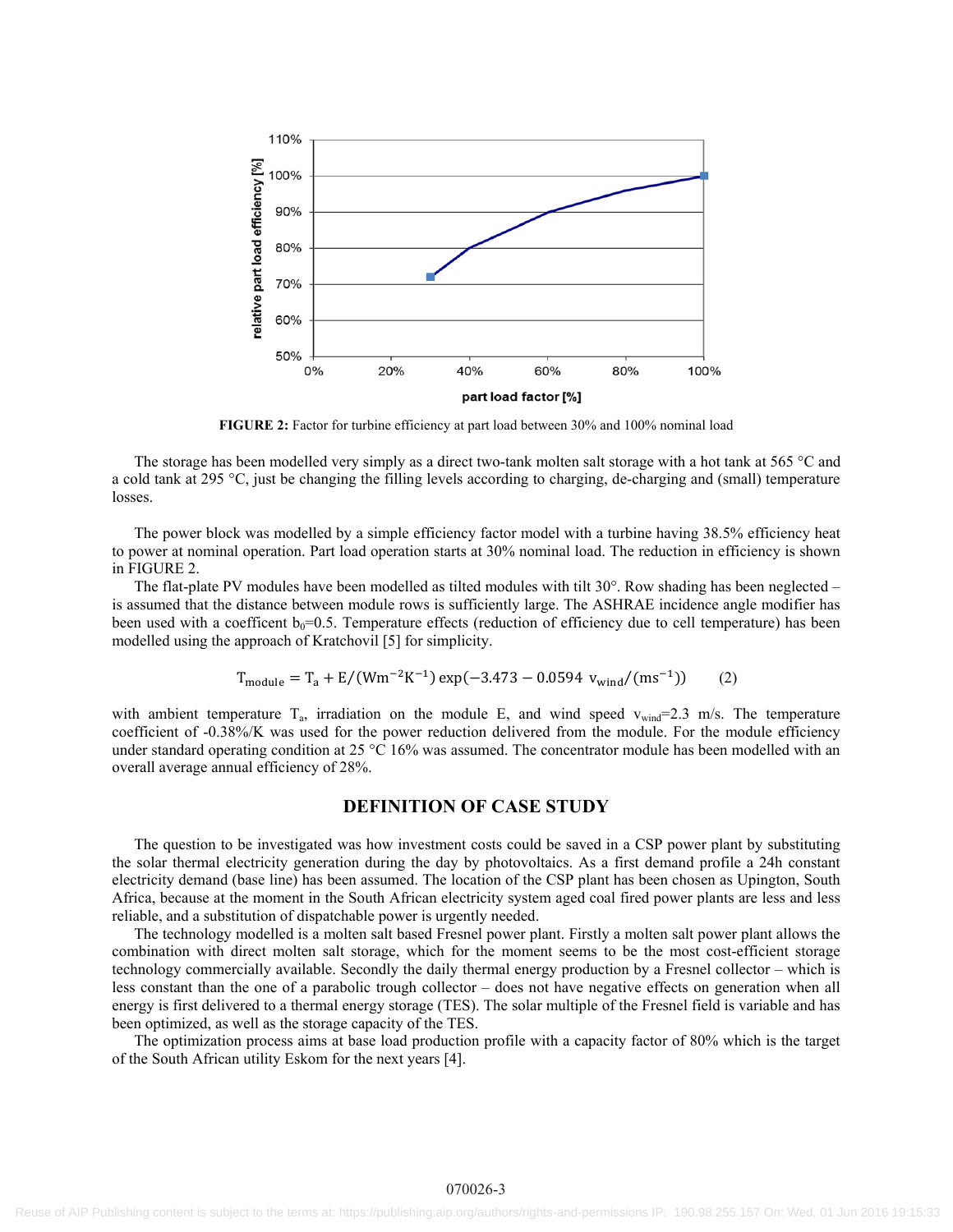The power plant modelled has a 100 MW power block with turbine efficiency 38.5% nominal operating with steam of 550 °C. The solar field has inlet temperature 290 °C and outlet temperature 565 °C. The cases investigated were a) A CSP power plant with storage without PV, b) A CSP power plant with additional FPV and c) a CSP power plant with additional CPV. In the latter two cases b) and c) the PV field was also optimized in order to reach the capacity factor of 80% (CF defined in relation to 100 MW CSP see below). The operation of the power plants b) and c) is trying to avoid direct production of CSP power during the day. In most times the solar field charges the storage, which then provides the energy for the steam turbine at night time. Only in times when PV is not sufficient to cover the 100 MW demand, the turbine may add the additional electricity in part load. In times when the storage is fully charged and PV is producing electricity, there may be a surplus of power production exceeding 100 MW. This is accepted but not enforced.

The direct investment cost for solar field, storage, power block and indirect costs used in the standard case haves been taken from a parallel paper presented at this conference [6]. The levelised electricity costs were calculated using a simplified model using the following financial parameter

| <b>TABLE 1:</b> Financial parameter |            |  |  |  |  |
|-------------------------------------|------------|--|--|--|--|
| Analysis period                     | 25a        |  |  |  |  |
| Insurance cost                      | $1.0\%$ /a |  |  |  |  |
| Capital cost (WACC)                 | $8.0\%$ /a |  |  |  |  |
| Operation and maintenance           | $1.5\%$ /a |  |  |  |  |

For the FPV and CPV power plant costs have been chosen in a way that both power plants deliver electricity for about the same tariff. Of course in a real project the actual comparison of individual products for these plants is important, but for the present conceptual study it was more important to look at inherent advantages and disadvantages of combining the technologies with CSP.

| <b>TABLE 2:</b> Investment cost data for PV power plants |           |
|----------------------------------------------------------|-----------|
| Flat plate PV                                            | 1000 €/kW |
| Concentrator PV                                          | 1400 €/kW |

Indirect costs for project development, EPC and owner's cost were taken as 20% of the direct investment.

#### **RESULTS**

#### **CSP Power Plant without PV**

For comparison with the new hybrid concept a molten salt Fresnel power plant with direct 2-tank storage has been modelled and results are compiled in the following TABLE 3.

| <b>TADLE 3.</b> Calculation results for twis-LPC with uncer 2-tail storage, optimized for LEC at Opington, South Affica |                    |                  |       |       |        |       |
|-------------------------------------------------------------------------------------------------------------------------|--------------------|------------------|-------|-------|--------|-------|
| Aperture area                                                                                                           | $1000 \text{ m}^2$ | 614              | 960   | 1152  | 1382.4 | 1536  |
| Solar multiple                                                                                                          | <b>SM</b>          | 1.48             | 2.31  | 2.78  | 3.33   | 3.7   |
| Storage cap.                                                                                                            | h                  | $\boldsymbol{0}$ | 6     | 9     | 12     | 15    |
| $Q_{el}$ (gross)                                                                                                        | GWh/a              | 205.6            | 353.7 | 429.8 | 517.2  | 571.5 |
| $Q_{el}$ (net)                                                                                                          | GWh/a              | 187.6            | 324.7 | 394.9 | 475.2  | 524.9 |
| Op. Hours                                                                                                               | h                  | 2980             | 4018  | 4693  | 5517   | 5979  |
| Cap. Factor CF                                                                                                          | $\%$               | 21%              | 37%   | 45%   | 54%    | 60%   |
| <b>CAPEX</b>                                                                                                            | E/KW               | 3043             | 5018  | 6072  | 7260   | 8181  |
| <b>LEC</b>                                                                                                              | E/kWh              | 0.192            | 0.183 | 0.182 | 0.181  | 0.185 |

**TABLE 3:** Calculation results for MS-LFC with direct 2-tank storage, optimized for LEC at Upington, South Africa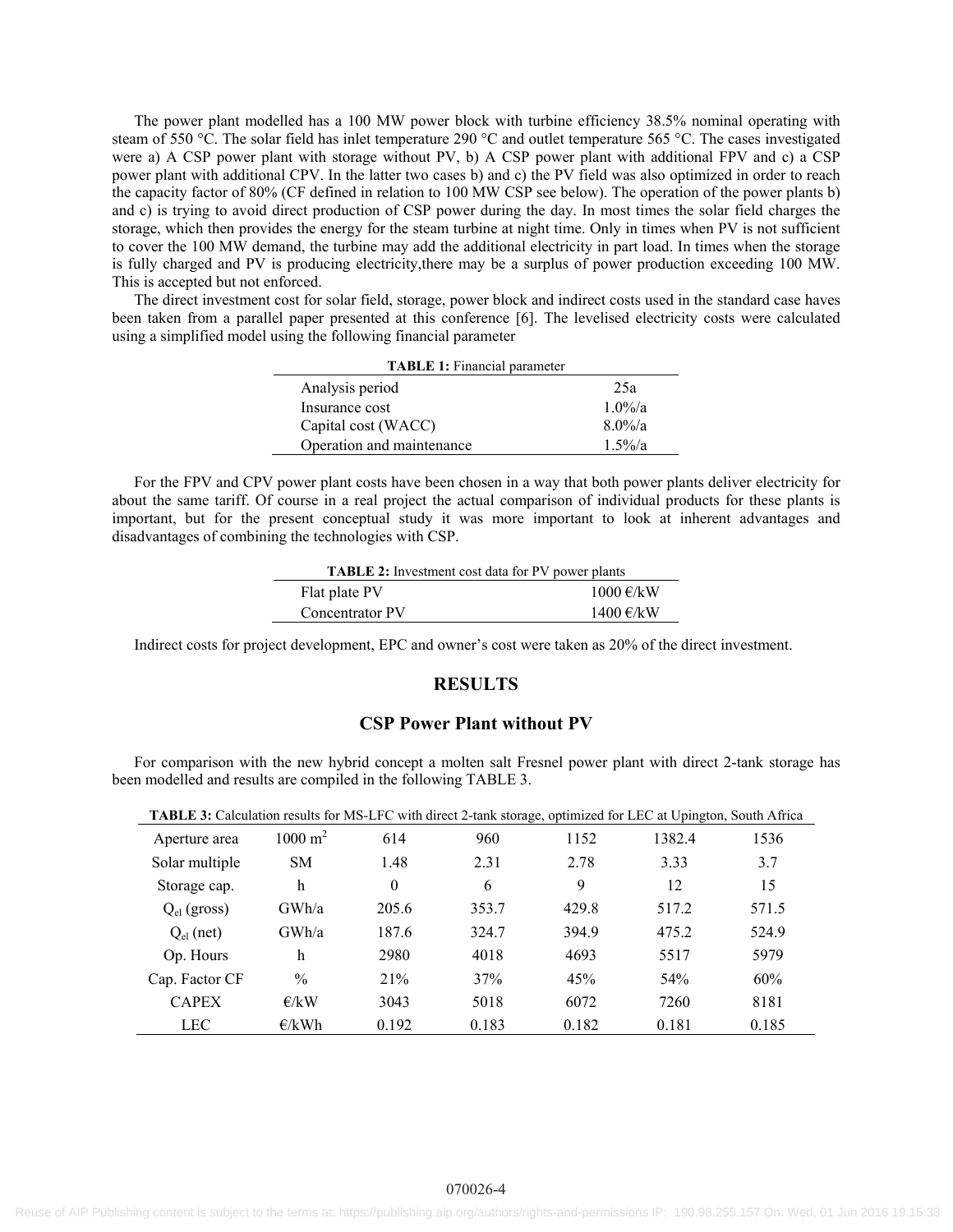

**FIGURE 3:** Hourly DNI (black), produced thermal energy Qth (red) and generated electricity Qel (blue) for the case SM=1.48 w/o TES (top) and SM=2.78 with 9h TES (bottom); the green curve XSTO shows the filling level of the hot storage (1000 on the right axis equivalent to 100%)

The generation pattern of a typical autumn day in March is shown for two plant configurations in FIGURE 3. Without storage one may notice the variation during the day typical for a Fresnel collector (a parabolic trough would generate according to the well-known "hat" profile). A startup phase in the morning leads to delayed production of electricity. With storage the generation continues until 23 o'clock in the evening. As can be seen in TABLE 3 CSP plants with solar field area optimized for LEC do not reach capacity factors larger than CF=60%. Therefore in a second step the storage cost where decreased from 40  $\epsilon/kWh_{th}$  to 25  $\epsilon/kWh_{th}$ , which seems to be realistic for direct storage. Then the solar fields for the largest storage were successively increased beyond the optimum size in order to reach larger CF. At last with a solar multiple of SM=5.1 we can reach a capacity factor of 70%, with operation sometimes part load - during 80% of the year!

| <b>TABLE 4:</b> Calculation results for MS-LFC with direct 2-tank storage $@25 \in kWh$ similar to TABLE 3 |                        |         |        |         |         |         |  |  |
|------------------------------------------------------------------------------------------------------------|------------------------|---------|--------|---------|---------|---------|--|--|
| Aperture area                                                                                              | $1000 \; \mathrm{m}^2$ | 1382    | 1536   | 1728    | 1920    | 2112    |  |  |
| Solar multiple                                                                                             | SM.                    | SM 3.33 | SM 3.7 | SM 4.16 | SM 4.60 | SM 5.09 |  |  |
| Storage cap.                                                                                               | h                      | 12      | 15     | 15      | 15      | 15      |  |  |
| $Q_{el}$ (gross)                                                                                           | GWh/a                  | 517.2   | 571.5  | 613.6   | 648.8   | 674.7   |  |  |
| $Q_{el}$ (net)                                                                                             | GWh/a                  | 475.2   | 524.9  | 562.1   | 590.6   | 614.0   |  |  |
| Op. Hours                                                                                                  | h                      | 5517    | 5979   | 6360    | 6667    | 6928    |  |  |
| Cap. Factor CF                                                                                             | $\frac{0}{0}$          | 54%     | 60%    | 64%     | 67%     | 70%     |  |  |
| <b>CAPEX</b>                                                                                               | E/KW                   | 6677    | 7452   | 8118    | 8784    | 9450    |  |  |
| <b>LEC</b>                                                                                                 | E/kWh                  | 0.167   | 0.169  | 0.171   | 0.177   | 0.183   |  |  |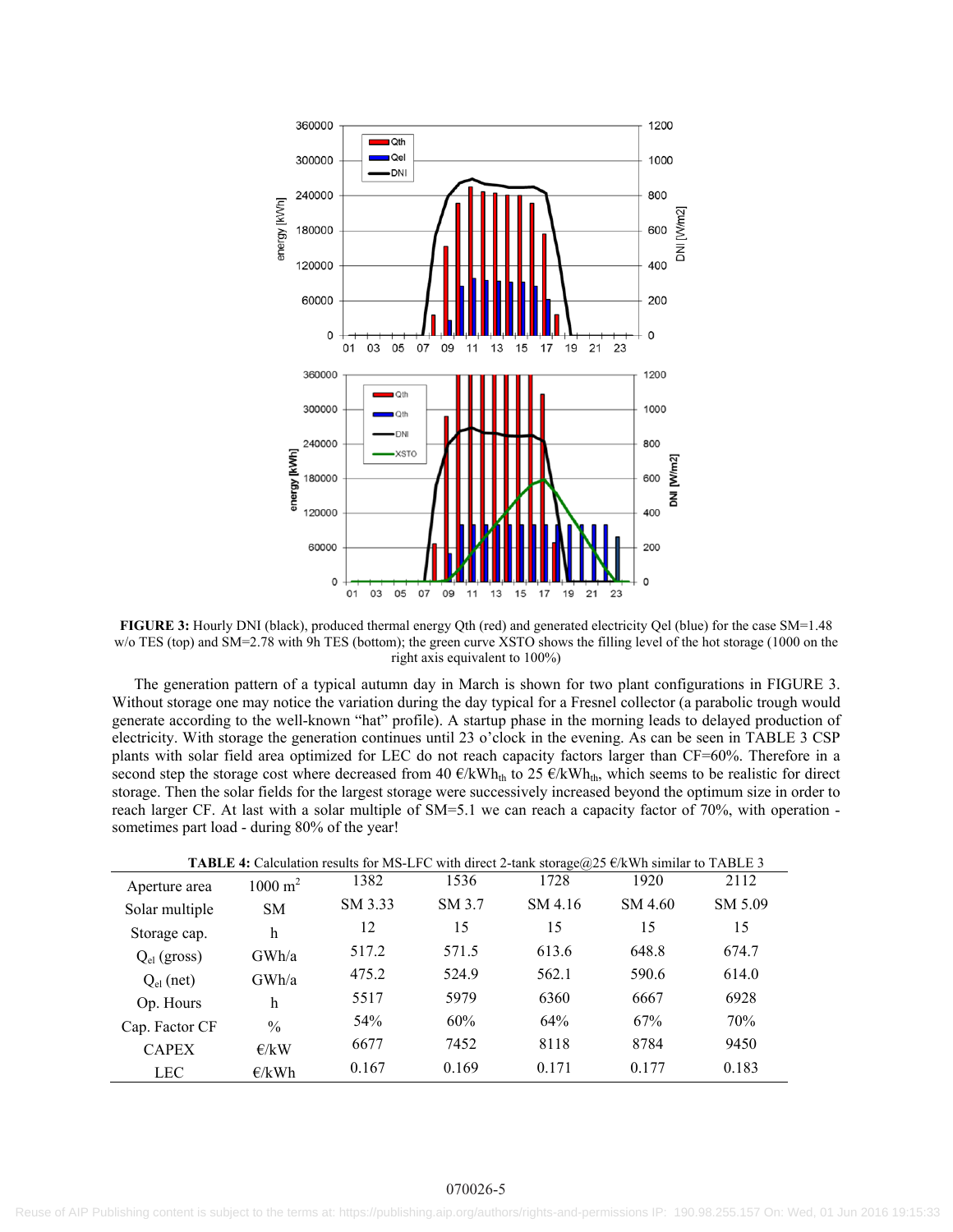Due to the latitude and the performance characteristics of the Linear Fresnel collector the generation is much lower in winter time (June) than in summer (FIGURE 4).



**FIGURE 4:** Monthly electricity generation (gross and net) for the LFC plant with SM=2.78 and 9h TES

#### **Combination of CSP and FPV**

Flat-plate PV (FPV) rows are oriented in East-West directions facing North with a tilt of 30°. A 100 MW plant is modelled having the same nominal peak power as the CSP plant. The FPV performance is relatively constant over the months as the tilt is optimized for that (FIGURE 5). The overall production is 223 GWh/a, which corresponds to a CF of 25.5%. The levelised cost of electricity LEC is  $0.064 \text{ E/kWh}$ .

In a next step we combine the CSP plant with our FPV plant which produces electricity during the day. The CSP plant is operated in a different way. The solar field only charges the storage, and only when the PV cannot deliver 100 MW full load, an operation of the steam turbine is considered. In this way solar field area may be reduced, compared to full CSP operation, even with the same night time operation hours. In the case of hybrid operation, the capacity factor CF in this paper is defined as the net electricity production  $Q_{el}(net)$  divided by 8760 hours full load generation of the CSP turbine. CF thus is always related to 100 MW of the CSP power plant part.



**FIGURE 5:** Monthly electricity generation for a 100 MW FPV plant, Upington, South Africa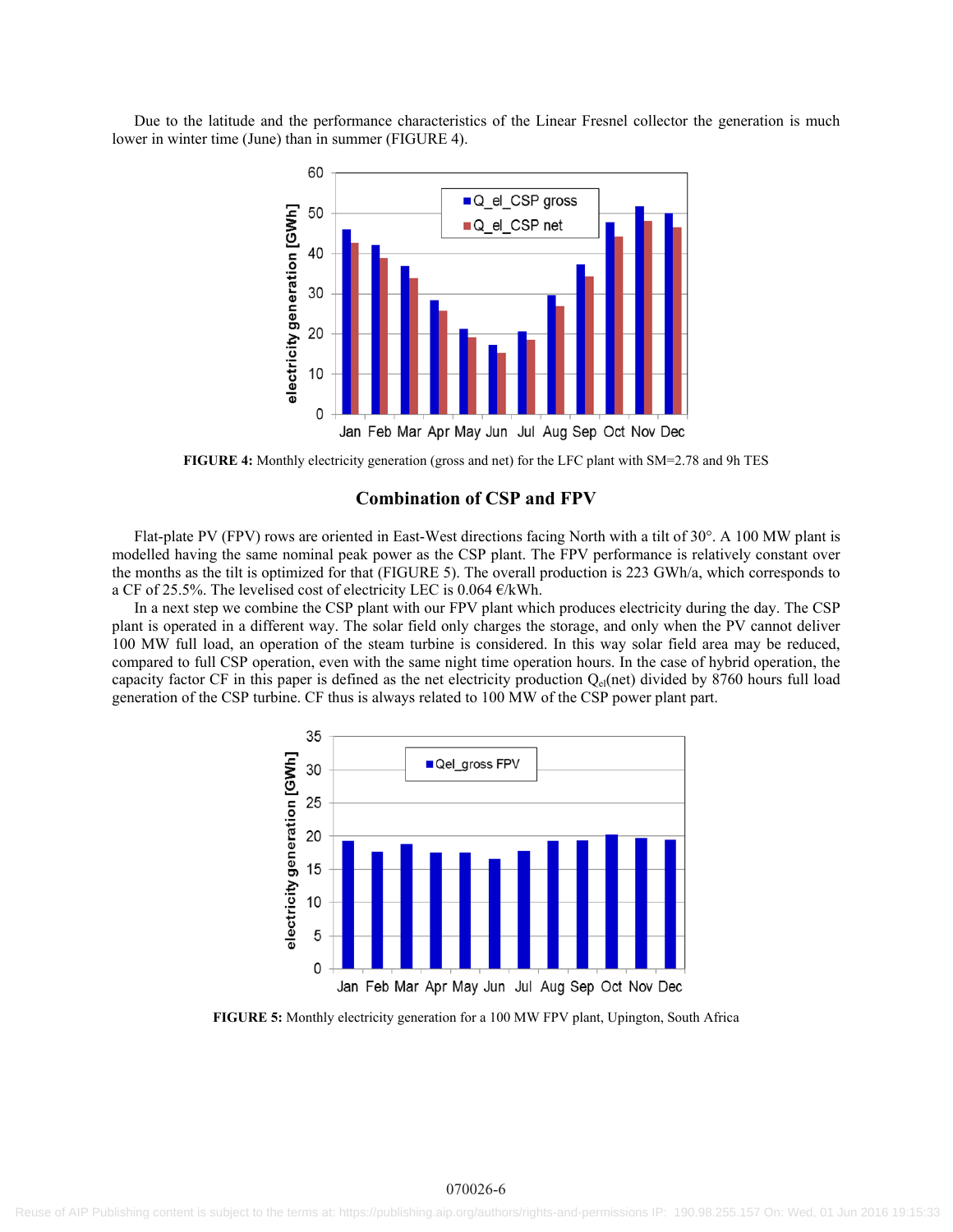|                  |                    |       | <b>THERE OF INSTITUTION WAS LOTED TO THAT THE REAL TEAM</b> POSITION TO DURING THE REAL TEAM TEAM IS A LIGHT TO BE A LIG |       |       |       |       |
|------------------|--------------------|-------|--------------------------------------------------------------------------------------------------------------------------|-------|-------|-------|-------|
| Aperture area    | $1000 \text{ m}^2$ | 2112  | 1920                                                                                                                     | 1728  | 1536  | 1344  | 1152  |
| $Q_{el}$ (gross) | GWh/a              | 802.5 | 775.1                                                                                                                    | 742.9 | 707.8 | 665.7 | 614.6 |
| $Q_{el}$ (net)   | GWh/a              | 735.8 | 712.8                                                                                                                    | 685.3 | 654.9 | 617.7 | 571.9 |
| Op. Hours        | h                  | 8113  | 7963                                                                                                                     | 7783  | 7576  | 7350  | 7044  |
| <b>CF</b>        | $\frac{0}{0}$      | 84%   | 81%                                                                                                                      | 78%   | 75%   | 71%   | 65%   |
| <b>CAPEX</b>     | E/KW               | 10800 | 10134                                                                                                                    | 9468  | 8802  | 8137  | 7471  |
| <b>LEC</b>       | E/kWh              | 0.172 | 0.166                                                                                                                    | 0.162 | 0.157 | 0.154 | 0.152 |

**TABLE 5:** Results for a combined 100 MW FPV-100 MW LFC power plant (15h TES)

| <b>TABLE 6:</b> Results for a combined 150 MW FPV -100 MW LFC power plant (15h TES) |  |  |
|-------------------------------------------------------------------------------------|--|--|
|-------------------------------------------------------------------------------------|--|--|

| Aperture area    | $1000 \text{ m}^2$ | 1728  | 1536  | 1344  | 1152  | 960   | 768   |
|------------------|--------------------|-------|-------|-------|-------|-------|-------|
| $Q_{el}$ (gross) | GWh/a              | 857.6 | 824.4 | 786.6 | 740.4 | 683.4 | 612.2 |
| $Q_{el}$ (net)   | GWh/a              | 795.4 | 766.9 | 733.9 | 692.7 | 641.2 | 575.8 |
| Op. Hours        | h                  | 8047  | 7875  | 7686  | 7437  | 7110  | 6814  |
| <b>CF</b>        | $\%$               | 91%   | 88%   | 84%   | 79%   | 73%   | 66%   |
| <b>CAPEX</b>     | E/KW               | 10143 | 9477  | 8812  | 8146  | 7480  | 6814  |
| <b>LEC</b>       | E/kWh              | 0.148 | 0.143 | 0.139 | 0.136 | 0.134 | 0.136 |

A first set of calculations were made starting from the CSP case with 15h storage and corresponding SM=5.09 adding a 100 MW FPV power plant. This increases largely the capacity factor. The solar field size can be reduced by about 40% until CF=70% is reached again (TABLE 5). However this time the LEC is much smaller due to the lower cost of PV installations. On the other hand 100 MW nominal power is only reached a few hours a year, so in order to compensate that the PV field size was increased to 150 MW nominal (TABLE 6). The Fresnel solar field can be decreased even further if a capacity factor of CF=70% is the target. Of course, on very sunny days the midday peak of PV is larger than the nominal 100 MW demand.

#### **Combination of CSP and CPV**

A disadvantage of flat-plate PV can be the variable production during the day due to the changing incidence angle. This can be avoided by using concentrator PV with a two-axis tracking, always following the sun position. For a 100 MW extension of the CSP power plant with CPV about 1.5 Mio  $m^2$  solar field aperture are needed for a capacity factor of 80%, and a LEC of 0.14 €/kWh is reached (TABLE 7). Oversizing the nominal power of CPV, extending it to 150 MW one may reach the 80% at about 0.9 Mio  $m^2$  (TABLE 8).

|                  |                    |       | TABLE 7: Results for a combined 100 MW CPV-100 MW LFC power plant (15h TES) |       |       |       |       |
|------------------|--------------------|-------|-----------------------------------------------------------------------------|-------|-------|-------|-------|
| Aperture area    | $1000 \text{ m}^2$ | 2112  | 1920                                                                        | 1728  | 1536  | 1344  | 1152  |
| $Q_{el}$ (gross) | GWh/a              | 848.7 | 822.3                                                                       | 791.9 | 758.8 | 719.1 | 672.5 |
| $Q_{el}$ (net)   | GWh/a              | 779.9 | 757.9                                                                       | 732.2 | 703.5 | 668.9 | 627.3 |
| Op. Hours        | h                  | 8042  | 7897                                                                        | 7728  | 7529  | 7316  | 7064  |
| <b>CF</b>        | $\frac{0}{0}$      | 89%   | 87%                                                                         | 84%   | 80%   | 76%   | 72%   |
| <b>CAPEX</b>     | E/kW               | 11215 | 10549                                                                       | 9883  | 9217  | 8552  | 7886  |
| <b>LEC</b>       | E/kWh              | 0.154 | 0.15                                                                        | 0.145 | 0.141 | 0.138 | 0.136 |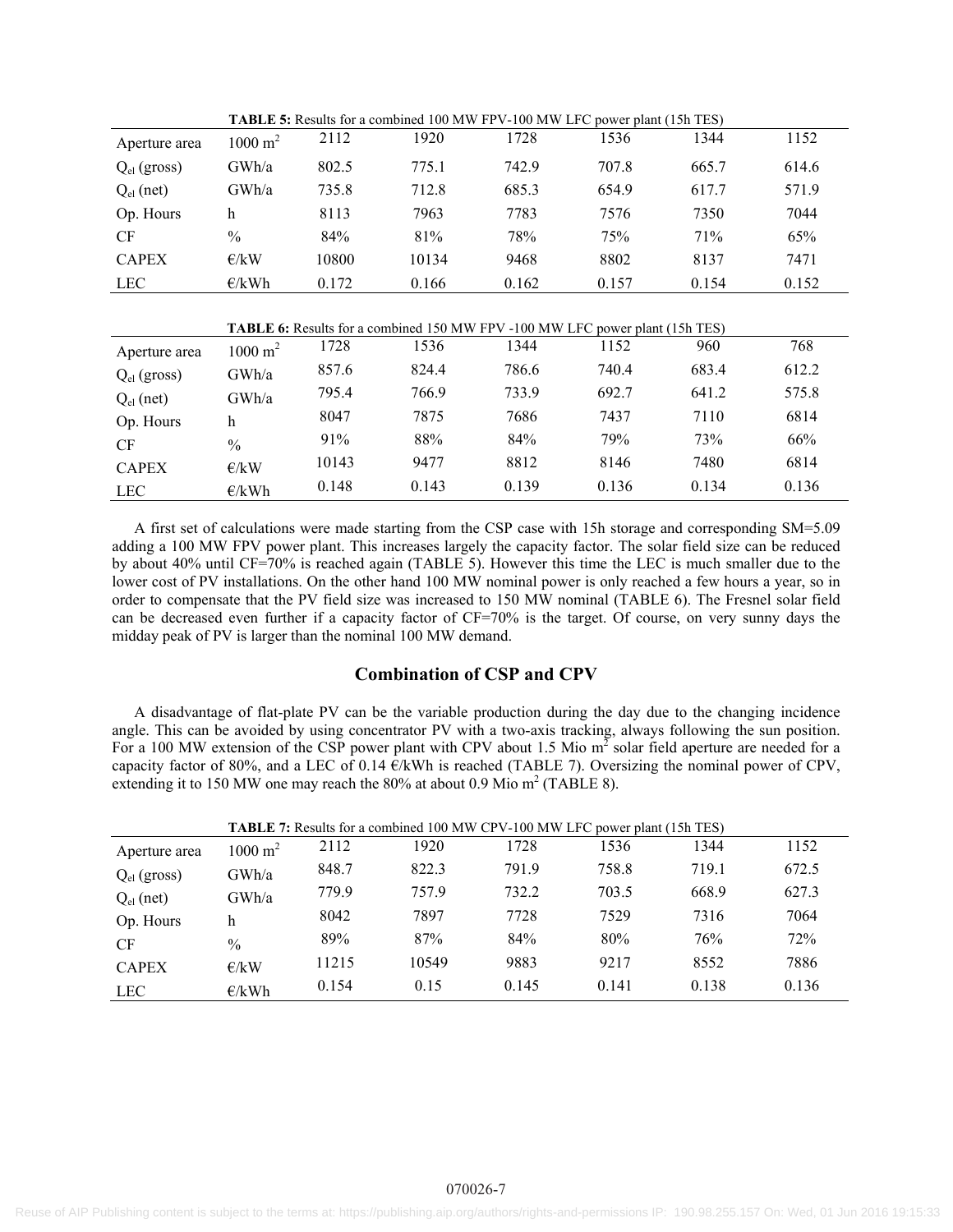| Aperture area    | $1000 \text{ m}^2$ | 1536  | 1344  | 152   | 960   | 768   | 576   |
|------------------|--------------------|-------|-------|-------|-------|-------|-------|
| $Q_{el}$ (gross) | GWh/a              | 900.8 | 865.4 | 823.8 | 771.6 | 708.3 | 635.6 |
| $Q_{el}$ (net)   | GWh/a              | 840.0 | 809.4 | 772.8 | 725.8 | 668.1 | 601.2 |
| Op. Hours        | h                  | 7759  | 7566  | 7349  | 7066  | 6673  | 6082  |
| <b>CF</b>        | $\frac{0}{0}$      | 96%   | 92%   | 88%   | 83%   | 76%   | 69%   |
| <b>CAPEX</b>     | E/kW               | 10100 | 9434  | 8768  | 8102  | 7437  | 6771  |
| <b>LEC</b>       | E/kWh              | 0.129 | 0.126 | 0.122 | 0.120 | 0.120 | 0.121 |

**TABLE 8:** Results for a combined 150 MW CPV -100 MW LFC power plant (15h TES)

With the optimum combination one may reach electricity costs of 0.12 €/kWh which is to be compared to e.g. a generation costs for a new coal fired power plant. The combination of CSP and CPV is able to provide electricity with a very high capacity factor 80% the plant operating about 7800 h a year. Taking into account that future CSP cost will decrease still appreciably when more plants are being built worldwide, this combination provides a very attractive option for base load electricity production. On top of that the production is characterized by negligible  $CO<sub>2</sub>$ -emission during operation.

The net generation of 715 GWh/a is split up into generation by CPV of 412 GWh/a and by the storage CSP plant of 303 GWh/a. Due to the Fresnel collector optical system during the winter time with lower sun altitudes the monthly generation is lower than in Summer (FIGURE 6).



**FIGURE 6:** Monthly electricity production by combined CSP-CPV power plant 100 MWe for Upington, South Africa; (150 MW CPV, 15h TES, Solar field SM 2.2**)** 

For the combination of CPV with CSP the solar thermal electricity production is only used to complement missing production during the day. Usually CPV provides electricity at daytime. The collector charges a thermal storage which then drives the turbine during nighttime. In FIGURE 7 an example of a day in autumn  $(21<sup>st</sup> March)$  is shown.